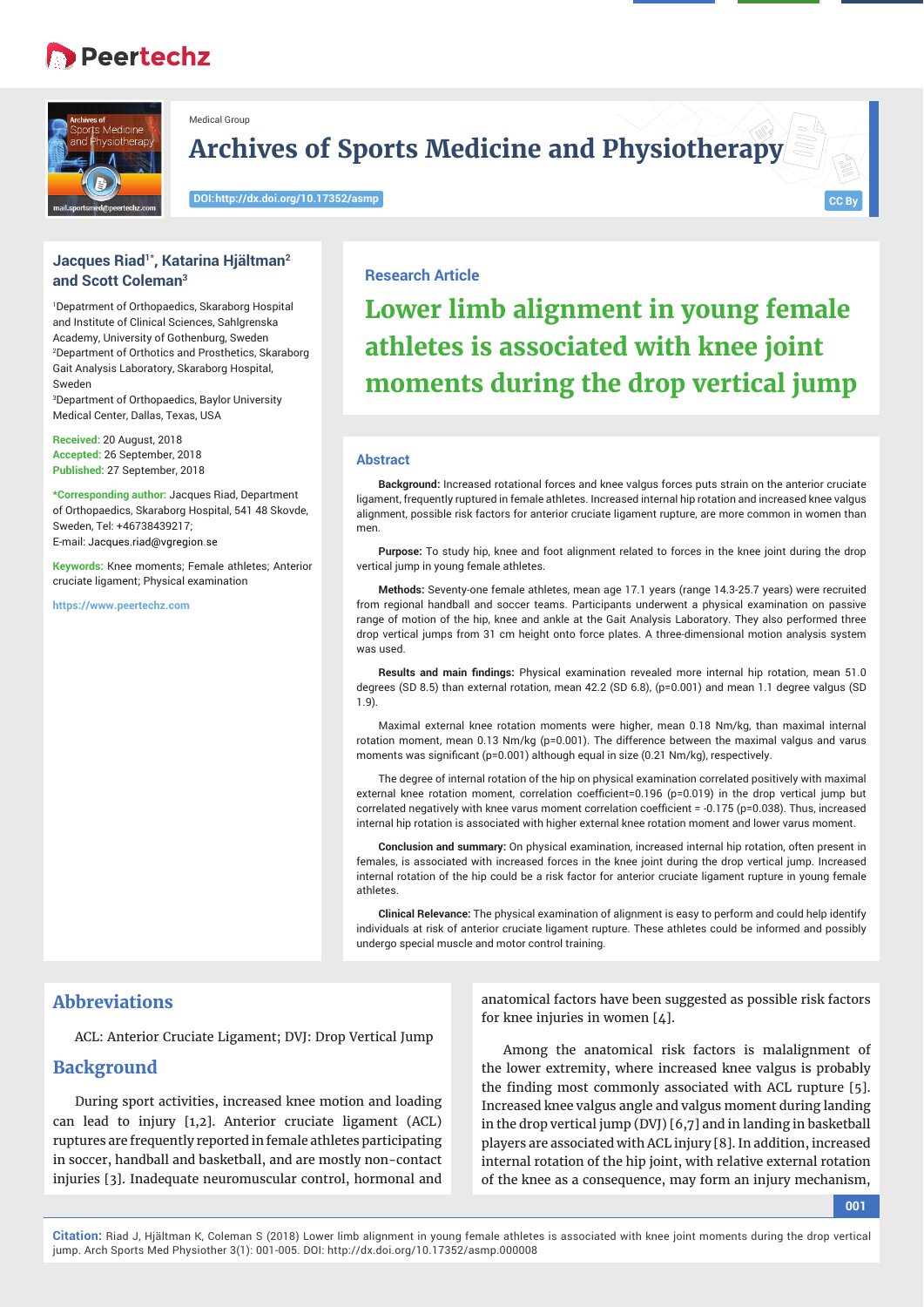sometimes with combined knee valgus [9,10]. On the other hand, studies on cadavers have shown high stress on the ACL with internal rotation of the tibia relative to the femur [11], also in line with reported internal tibial rotation at the time of rupture [12]. More recently, increased internal tibial rotation forces were reported to place high strain on the ACL [13]. Ishida et al states the knee rotates externally during dynamic knee valgus, and the knee rotation is affected by toe direction [14]. They conclude that especially with the toe-out direction, the ACL may impinge on the femoral condyle in the case of dynamic valgus [14]. Furthermore, Beaulieu et al pointed out that limitation of the internal rotation of the hip joint causes increased strain on the ACL during landing [15].

Internal rotation of the hip joint is generally greater in women than in men, as is the valgus angle of the knee joint, both of which could contribute to the sex difference in ACL injuries [16-18].

Neither the exact mechanisms and forces responsible for ACL rupture during sport activities nor the risk factors in female athletes with a high frequency of injury are fully understood. Nevertheless, it is reasonable to presume that the anatomical alignment of the lower extremity (foot position and the range of motion in hip and knee joints) is associated with the motion and forces arising during dynamic physical activities, and could be important as a risk factor for ACL rupture. We found few reports on anatomical alignment of the lower extremity assessed by physical examination and the association with movements and forces in the knee joint in female athletes during jumping.

The aim was to assess hip, knee and foot alignment through direct physical examination and relate these to movements and forces in the knee joint during the drop vertical jump in young female athletes.

### **Methods**

#### **Participants**

Seventy-one female athletes, mean age 17.1 years (range 14.3-25.7 years) participated. Mean weight was 63.6 kg (range 49.0–79.8 kg) and height 168.9 cm (156.0-181.0 cm). Participants were recruited from the main female handball club in the region, and from a female soccer club. The main sport activity was handball for 47 participants, and 15 played mainly soccer. Eight of the athletes participate in both handball and soccer, albeit not simultaneously since the two seasons do not overlap. Sixty-five trained at least  $\mu$  times per week and 6 had 3 training passes. Of the 71 participants, 66 were right foot dominant (i.e. preferred their right foot for kicking a ball), 3 were left foot dominant and 3 were unable to answer the question. Individuals with previous serious injury or surgery or any disease/condition influencing the hip and lower limb were excluded.

All participants were provided with oral and written information and gave their written consent to participate. In those younger than 18 years of age, caregivers signed the consent form.

### **Procedure**

Participants made one visit to the Gait Analysis Laboratory, for a physical examination including passive range of motion of the hip, knee and ankle, using a goniometer at standardized positions [19]. The hip rotation was measured prone with extended hip joints (Figure 1). Bimalleolar angle and foot progression were also measured prone (Figure 2). Knee valgus/varus was measured supine. All goniometer measurements were performed by the same physiotherapist. A three-dimensional motion analysis system incorporating 62 retroflective markers and 12 digital cameras (Oqus 400 Qualisys medical AB, Gothenburg, Sweden) was used to obtain kinematic measurements. The markers were secured to specific anatomical locations on each subject in accordance with a modified Helen-Heyes Model [20,21]. Two force plates (Kistler, Winterthur Wulflingen, Switzerland) were used to obtain the kinetic measurements, the ground reaction force vectors.

The participants performed 3 DVJs [22], with shoes after a standardized warm up of cycling 5 minutes and stretching. The participants received verbal instructions for the jump and tried 1 or 2 jumps to get familiar with the test. The drop jump starts with the participant standing on a 31-cm high box. She then drops to the floor and on landing immediately jumps as high as possible (Figure 3A, B and C). The right and left feet land on separate force plates positioned side by side. The mean value of the 3 jumps was used. Joint angles and force vectors were calculated using the Visual 3D software (C Motion Inc.,



**Figure 1:** Hip rotation assessment, with an example of around 80 degrees of internal rotation.



**Figure 2:** Foot thigh angle assessment, with an example of just a few degrees of external foot thigh angle.

**02**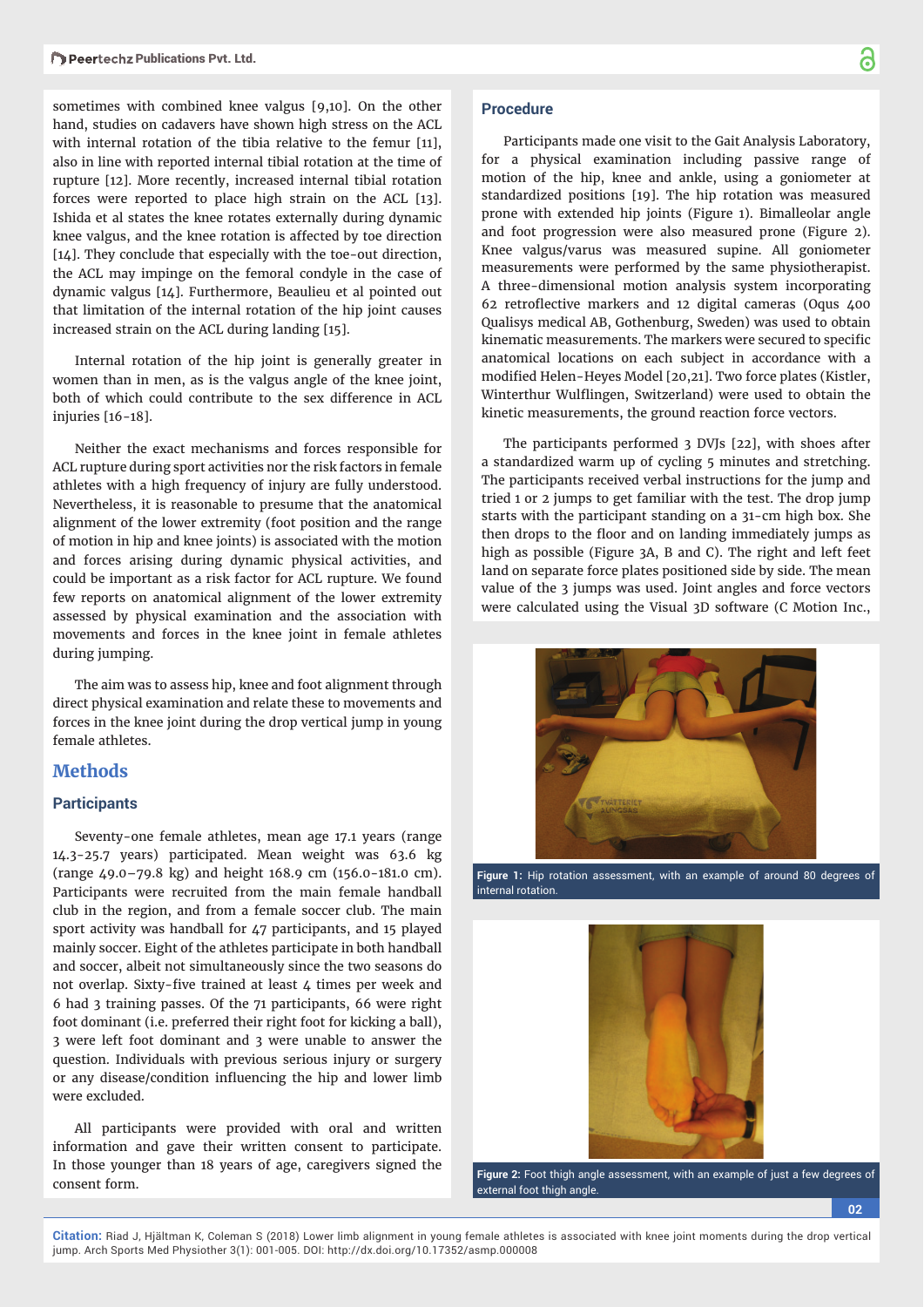USA). From the collected data, the hip and knee motion and moments as well as foot progression were calculated (Tables 1,2; Figure 4).

#### **Statistical analyses**

The data were assessed for normal distribution and were calculated accordingly with parametric analysis. The right and left side as well as the dominant and non-dominant sides were compared, and no difference was noted. Therefore, all 142 limbs from the 71 participants were used for further statistical analysis.

## **Results**

Physical examination of *the alignment* of the hip revealed greater internal rotation, mean 51.0 degrees (SD 8.5), than external rotation, mean 42.2 (SD 6.8), p=0.001. It was noted that the younger the participants, the greater the internal hip rotation on the physical examination, Correlation Coefficient (CCO)=0.258 (p=0.002). The mean valgus/varus on physical examination was 1.1 degree valgus (SD 1.9) (Table 1).

*The movement*s in the hip and knee joints during the drop vertical jump, as well as the foot progression varied considerably within the group.



**Figure 3A:** Drop vertical jump. Drop from the box.



**Figure 3B:** Drop vertical jump. Landing with the feet on separate force plates.



**Figure 3C:** Drop vertical jump. After landing the subject jumps as high as possible.

**Table 1:** Anatomical alignment on physical examination: hip rotation, knee valgus/varus, bimalleolar axis (tibial torsion) and foot–thigh angle (tibial torsion including foot adduction/abduction). Seventy-one female participants (142 lower extremities).

|                                  | Lower extremity alignment on physical examination<br>(in degrees) |              |                                    |  |
|----------------------------------|-------------------------------------------------------------------|--------------|------------------------------------|--|
|                                  | mean                                                              | stand dev.   | range                              |  |
| Hip internal rotation<br>(prone) | 51.0                                                              | 8.5          | $30.0 - 74.0$                      |  |
| Hip external rotation<br>(prone) | 42.2                                                              | 6.8          | $25.0 - 55.0$                      |  |
| Knee valgus/varus<br>(supine)    | 1.1 valgus                                                        | 1.9          | $6.0$ valgus $-7.0$ varus          |  |
| Bimalleolar axis (prone)         | 23.7 external                                                     | 5.1 external | $2.0$ external $-36.0$<br>external |  |
| Foot-thigh angle (prone)         | 11.6 external                                                     | 4.7 external | $8.0$ internal $-25.0$<br>external |  |

| <b>Table 2:</b> Knee moments in the drop vertical jump, valgus/varus and rotation. |  |
|------------------------------------------------------------------------------------|--|
| Seventy-one female participants (142 lower extremities).                           |  |

|                                    | Knee moments in the drop vertical jump<br>(in Nm/kg body weight) |            |                  |
|------------------------------------|------------------------------------------------------------------|------------|------------------|
|                                    | <b>Mean</b>                                                      | Stand dev. | Range            |
| Valgus moment (maximal)            | 0.21                                                             | 0.11       | $0.00$ to $0.70$ |
| Varus moment (maximal)             | 0.21                                                             | 0.15       | $0.00$ to $1.00$ |
| Internal rotation moment (maximal) | 0.13                                                             | 0.10       | $0.00$ to $0.46$ |
| External rotation moment (maximal) | 0.18                                                             | 0.09       | $0.01$ to $0.51$ |

The maximal *valgus moment was* 0.21 Nm/kg *and the maximal varus moment* was 0.21 Nm/kg, p=0.001. In the knee, maximal external rotation moments, were greater than internal rotation moments, mean 0.18 Nm/kg versus 0.13 Nm/kg, respectively, p=0.001 (Table 2).

Internal rotation of the hip on physical examination *correlated* with maximal external rotation moment in the knee, CCO=0.196 (p=0.019). Thus, greater internal rotation of the hip on physical examination was associated with increased external rotation moment in the knee during the DVJ.

Internal rotation in the hip had an inverse correlation with

**03**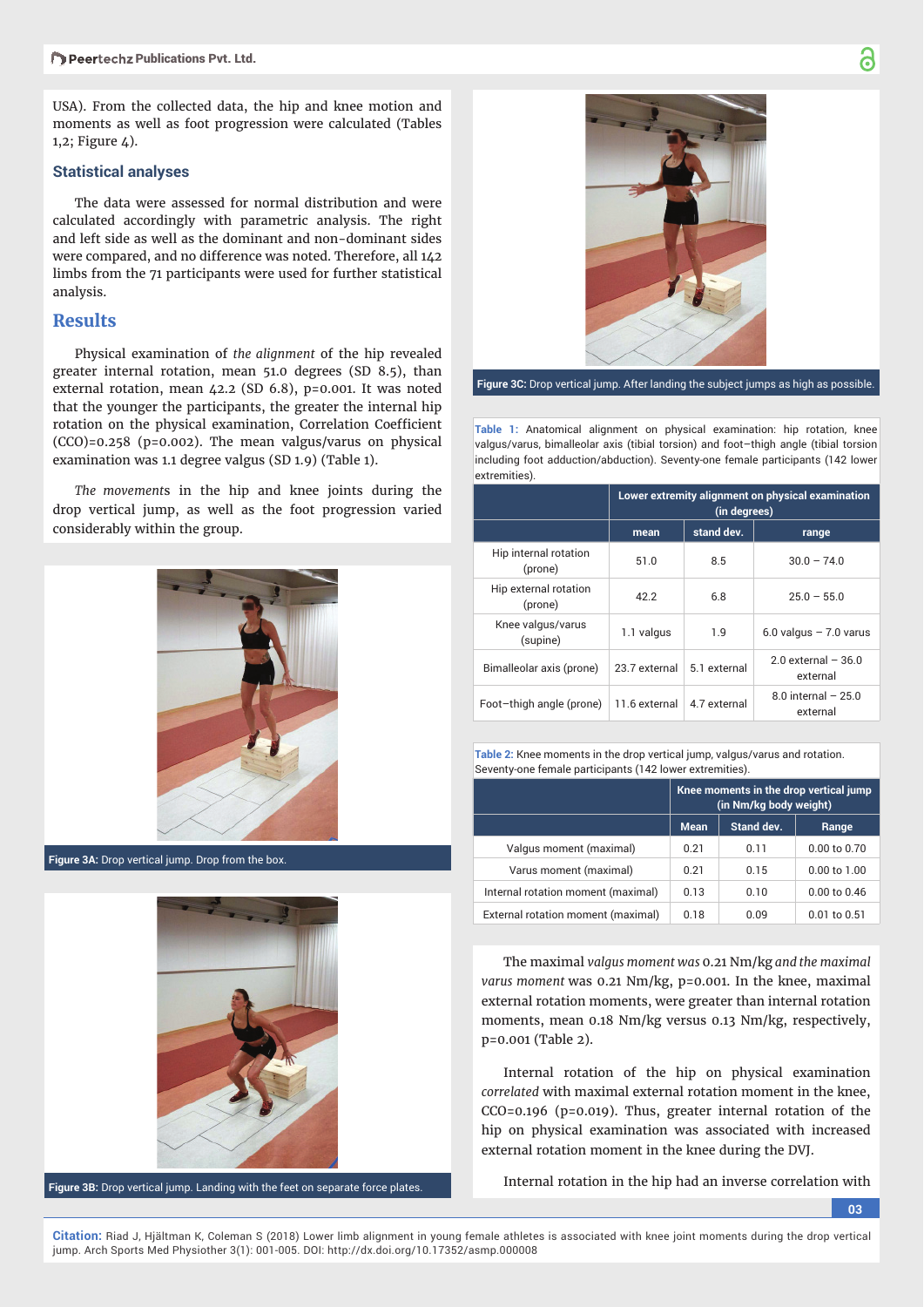

**Figure 4:** Knee valgus and knee external rotation.

knee varus moment CCO= -0.175 (p=0.038). Thus, less internal rotation of the hip at physical examination was associated with greater varus moment in the DVJ. No correlation between internal rotation in the hip on physical examination and knee valgus moment was found.

Hip external rotation on physical examination did not correlate with either valgus- or rotational knee moments. Knee valgus/varus, bimalleolar angle and foot–thigh angle (tibial torsion) did not correlate with either valgus/varus- or rotational knee moments.

# **Discussion**

The result from the physical examinations in this study revealed greater internal than external rotation of the hip in young female athletes. The degree of rotation correlated with knee moments measured in the Drop vertical jump.

The greater internal than external rotation in the hip joint, is in line with previous reports [16,18]. Skeletally mature women have greater internal rotation in the hip than skeletally mature men, even though the natural development in all children is that the femur rotation present at birth gradually decreases until skeletal maturity. Interestingly, even in this relatively small study group, the physical examinations revealed that with increasing age, internal hip rotation decreased and external hip rotation increased slightly. However, we found no age differences regarding the forces developed over the knee joint during jumping, probably owing to the small number of participants. We found scarcely any valgus or varus deformity on physical examination, and the bimalleolar angle and foot– thigh angle were within the normal range. In other words, we saw no signs of tibial torsional deformity.

When studying the forces (moments) over the knee joint during the DVJ we found high variability in both frontal plane moments (valgus/varus) and rotational plane moments (external and internal rotation moments). In addition, we noted that the external rotational moment over the knee joint was almost as high as the valgus and varus moments.

Our results showed that greater internal hip rotation on physical examination was associated with greater external rotation moment in the knee joint. This is in line with Amraee et al, who reported a higher risk of ACL rupture in male athletes with greater internal hip rotation of the hip [9]. McLean et al reported that increased valgus moment in female athletes

performing sidestep cutting exercise was associated with internal rotation at the hip and knee valgus [10]. However, we did not find increased valgus moment associated with internal hip rotation in our jump study. On the contrary, internal rotation of the hip on the physical examination had a negative correlation with knee varus moment, meaning that lower internal rotation of the hip is associated with higher varus moment in the DVJ. Interestingly, Beaulieu et al reported that limitation of internal rotation of the hip increases the strain on the ACL in simulated pivot landing [15]. We only speculate, but this might be interpreted as indicating that there are different mechanisms to injury, depending on the task performed and the subsequent forces developed over the ACL.

Several previous assessments of strain on the ACL focus mainly on the frontal plane, when studying the risk of ACL rupture. The rotational plane is included in only 5% of publications on the mechanisms of ACL ruptures [22]. In a two dimensional study, Krosshaug et al found that female basketball players ran a higher risk of increased valgus moments in the knee joint than male players [8]. Meyer et al found that valgus angle of the knee is a risk factor for ACL rupture, but their study did not include rotational variables [5]. Hewett et al also reported no correlation with hip internal rotation or rotational moments in the knee but found that decreased knee flexion at landing influenced the risk of ACL rupture [7].

Knee valgus/varus were not associated with knee moments, although previous studies have revealed such an association [5,7,8]. Our negative finding could be explained by the fact that our participants essentially lacked valgus deformity of the knee joint.

In our study, bimalleolar angle and foot–thigh angle (tibial torsion) did not correlate with either valgus- or rotational knee moments. In an experimental study Ishida and coworkers reported association between knee rotations and foot progression [14]. However, since they did not include a physical examination, they had no information on the passive range of motion and the alignment of the knee and adjacent joints, which most likely influence the moments developed in the joint [11]. In addition, the influence of the hip on knee rotations was not addressed in their study.

Several factors are likely to play a role in ACL ruptures in female athletes, among them anatomical and alignment variables. One of the goals of this and previous studies has been to find a practical, easy-to-perform screening test that can be used by trainers and team leaders [5] to identify those with increased risk of ACL rupture. It is of importance not just to be able to identify those at risk of ACL injury, but also to develop strategies/training regimens to prevent injury or at least inform the individuals identified through such screening about the possible increased risk of injury associated with certain sport [22].

One limitation of this study was the small number of participants. Another is that hip rotation was assessed only with extended hips. It would have been useful to know the degree of possible rotation with flexed hips, since the hips are substantially flexed in landing.